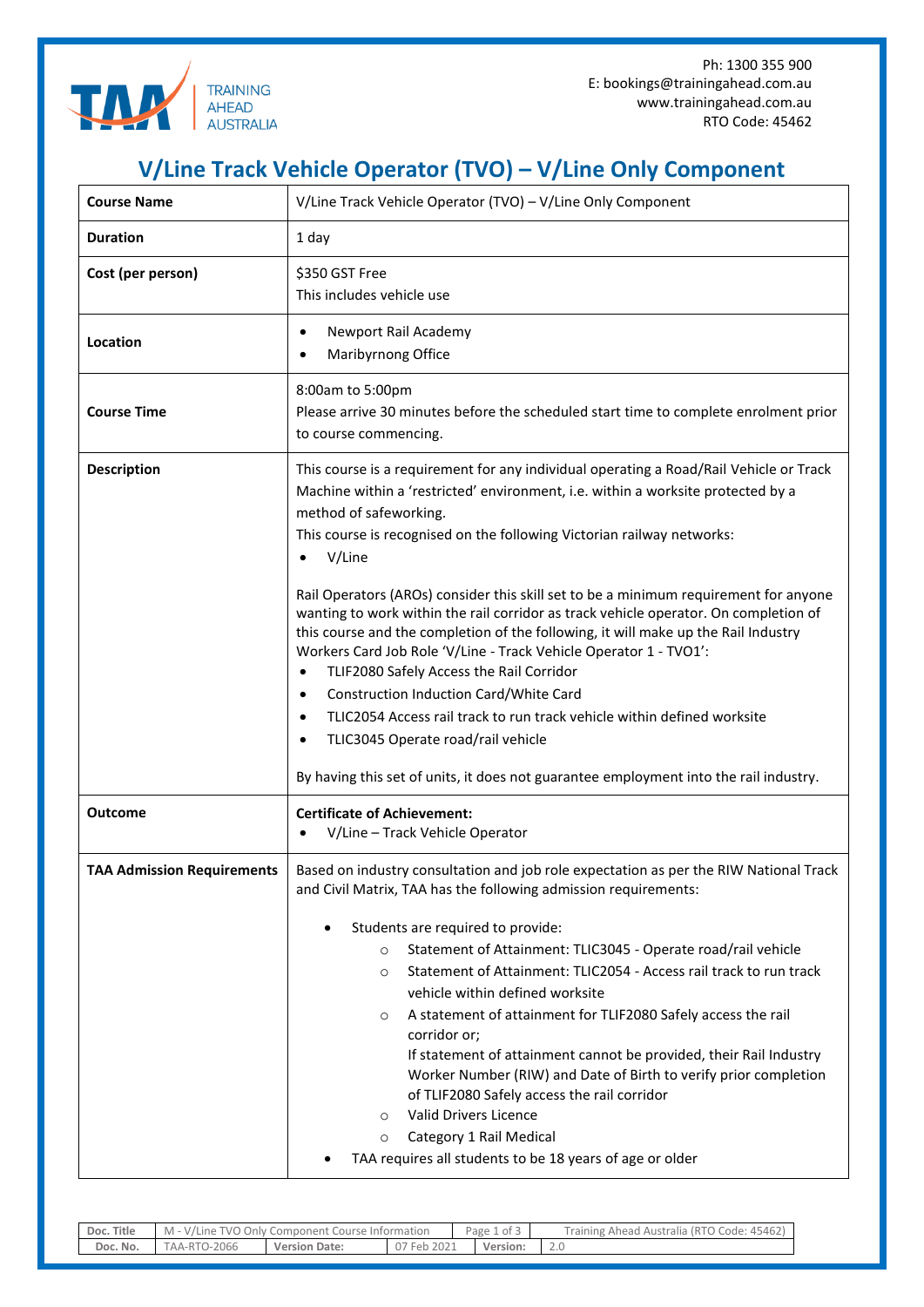

Ph: 1300 355 900 E: bookings@trainingahead.com.au www.trainingahead.com.au RTO Code: 45462

| <b>TAA Administration</b><br><b>Requirements</b><br><b>What to Bring and Wear</b> | The practical will be completed in a simulated rail corridor and full PPE will be<br>required. The following PPE is a mandatory requirement:<br>Work boots - ankle supportive, steel capped and lace up<br>Long pants<br>Long sleeve high visibility shirt or high visibility vest<br>Eye protection - safety glasses<br>Hard hat<br>Safety gloves<br>If PPE is not provided, it can be purchased from the Training Ahead office for \$40<br>(This includes a hard hat, vest, gloves, safety glasses)<br>Example of required PPE below: |  |  |  |
|-----------------------------------------------------------------------------------|-----------------------------------------------------------------------------------------------------------------------------------------------------------------------------------------------------------------------------------------------------------------------------------------------------------------------------------------------------------------------------------------------------------------------------------------------------------------------------------------------------------------------------------------|--|--|--|
| <b>Assessment Type</b>                                                            | Theory and practical assessment.                                                                                                                                                                                                                                                                                                                                                                                                                                                                                                        |  |  |  |
| <b>Delivery Method</b>                                                            | Classroom based (face to face) training.                                                                                                                                                                                                                                                                                                                                                                                                                                                                                                |  |  |  |
| <b>ID To Bring</b>                                                                | You are required to bring photo ID, ideally, one of the following two types:<br><b>Australian Drivers Licence</b><br>$\bullet$<br>Passport<br>$\bullet$                                                                                                                                                                                                                                                                                                                                                                                 |  |  |  |
| <b>Nationally Accredited</b><br><b>Training</b>                                   | This is non accredited training. No Statement of Attainments will be issued.                                                                                                                                                                                                                                                                                                                                                                                                                                                            |  |  |  |
| <b>Course Expires After</b>                                                       | The V/Line Certificate of Achievement expire every 2 years. You can complete the<br>recertification through Training Ahead Australia.                                                                                                                                                                                                                                                                                                                                                                                                   |  |  |  |

| Doc. Title | M - V/Line TVO Only Component Course Information |                      |             | Page 2 of 3 | Training Ahead Australia (RTO Code: 45462) |
|------------|--------------------------------------------------|----------------------|-------------|-------------|--------------------------------------------|
| Doc. No.   | TAA-RTO-2066                                     | <b>Version Date:</b> | 07 Feb 2021 | Version:    |                                            |